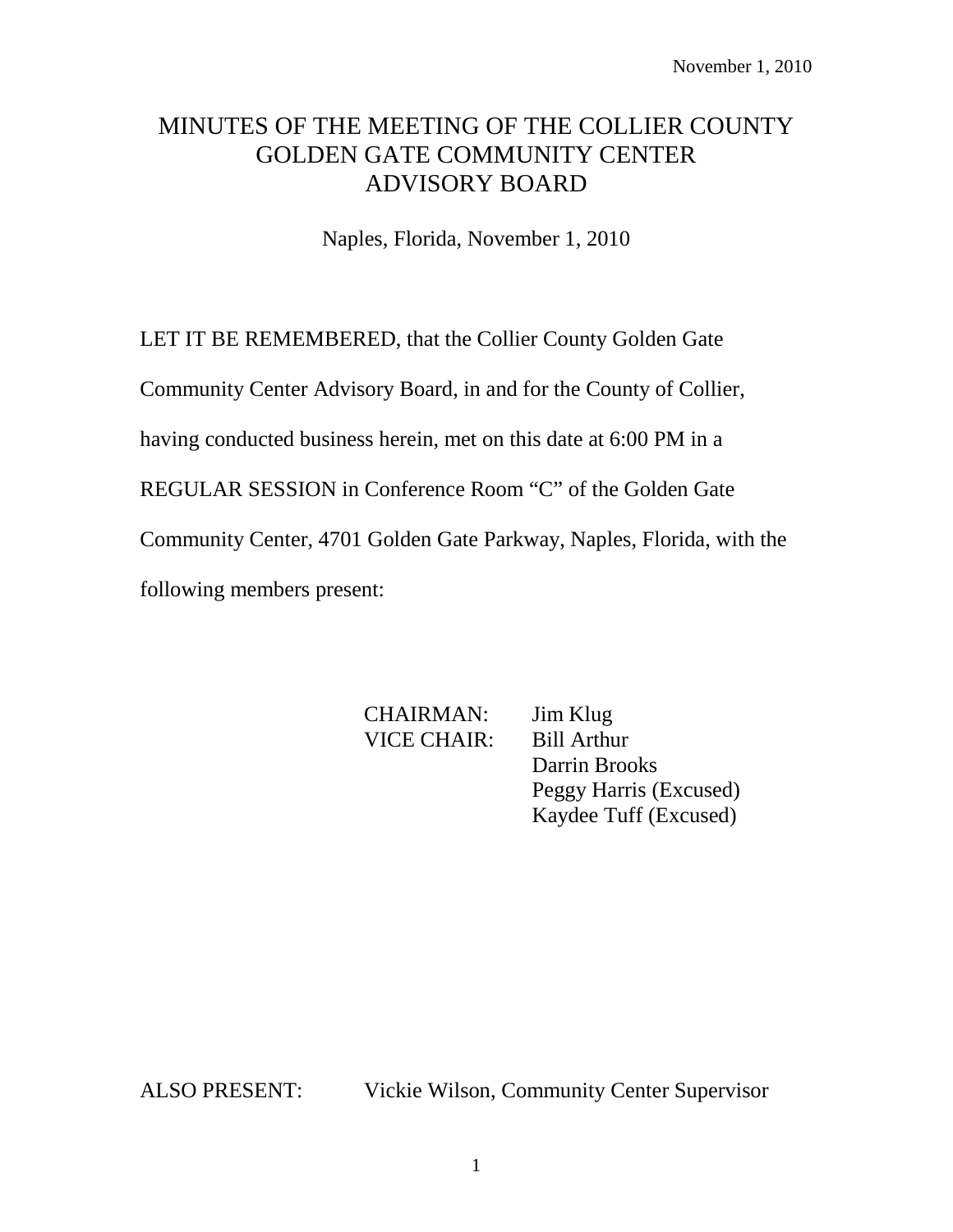# **I. Call to Order**

The meeting was called to order at 6:06 PM by Chairman James Klug III.

#### **II. Attendance – Establish a Quorum** A quorum was established.

## **III. Approval of Agenda**

*Bill Arthur moved to approve the Agenda as submitted. Second by Darrin Brooks. Motion carried 3-0.*

# **IV. Approval of October 4, 2010 Meeting Minutes**

*Bill Arthur moved to approve the October 4, 2010 Minutes as submitted. Second by Darrin Brooks. Motion carried 3-0.*

#### **VI. Old Business**

# **A. Recreation Highlights**

**Vickie Wilson** suggested having a "Walk Through" at the next meeting.

#### **B. 6' Fence from Tax Collector to Lucerne**

Staff suggested the Advisory Board give direction on "to and from" locations for fence quotes.

Staff reported light poles have not been delivered. *Light poles deliveries take a minimum of 12 weeks.* Staff stated delivery of poles should be delivered in December 2010. Light Poles are scheduled to be installed and available for Frontier Days.

# **VII. New Business**

#### **A. Monthly Budget –** *None.*

**James Klug** inquired on plans for the Christmas Tree Walk. Staff recommended asking 4 or 5 different organizations to decorate Christmas Trees to display. The Center's December schedule includes Sunday services, a Breakfast with Santa Event scheduled for December 11 and a Civic Association meeting scheduled for the 13.

Staff suggested all trees be decorated by December  $11<sup>th</sup>$ . At that time, trees would be up for 3 weeks and will not in shape to give to a needy family.

Staff recommended contacting Kaydee Tuff for additional comments.

#### **VIII. Member Comments**

**James Klug** suggested "Public Comments" on agenda be moved from IX position to V for future meetings.